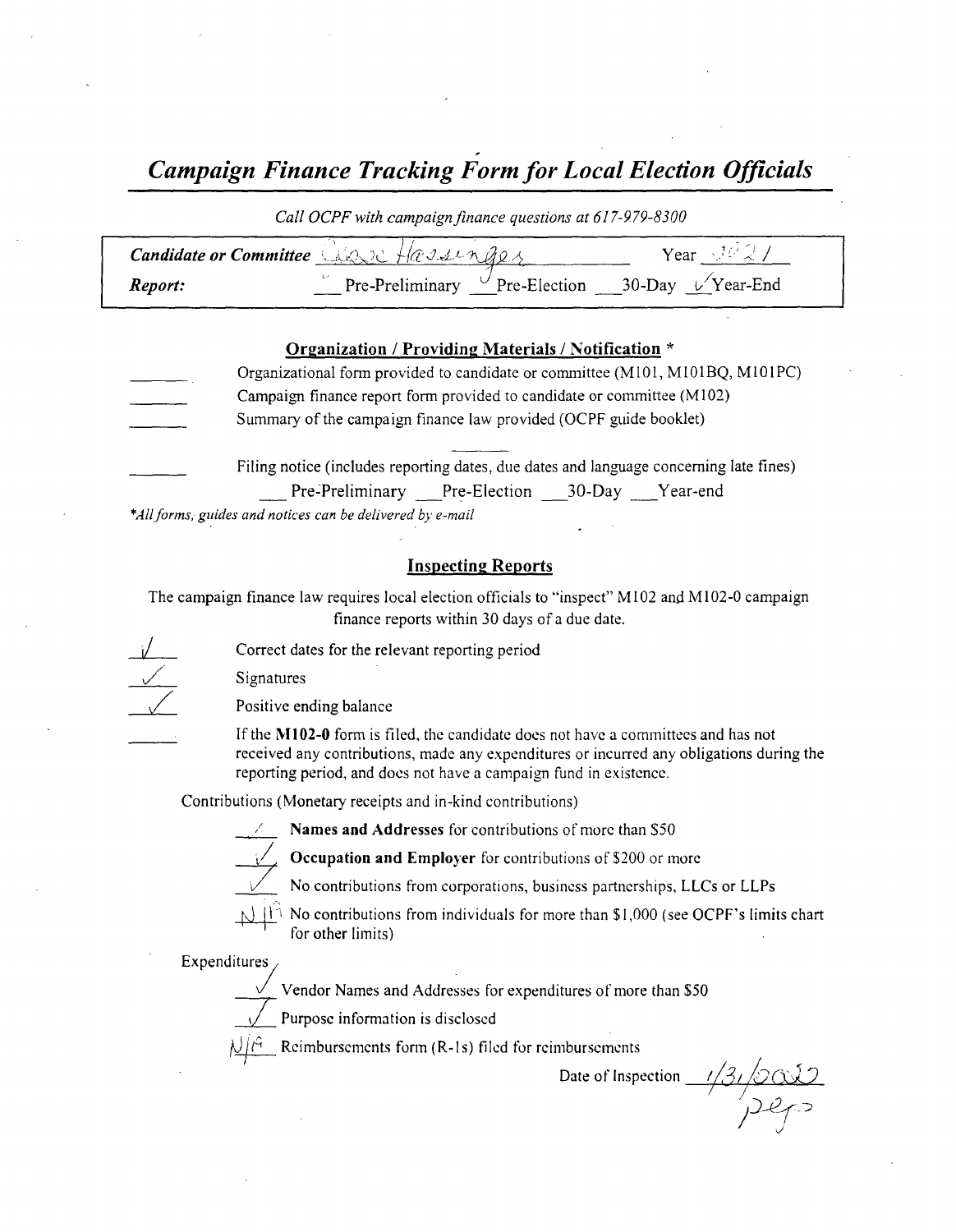<u>III. Maanda markaa ka</u>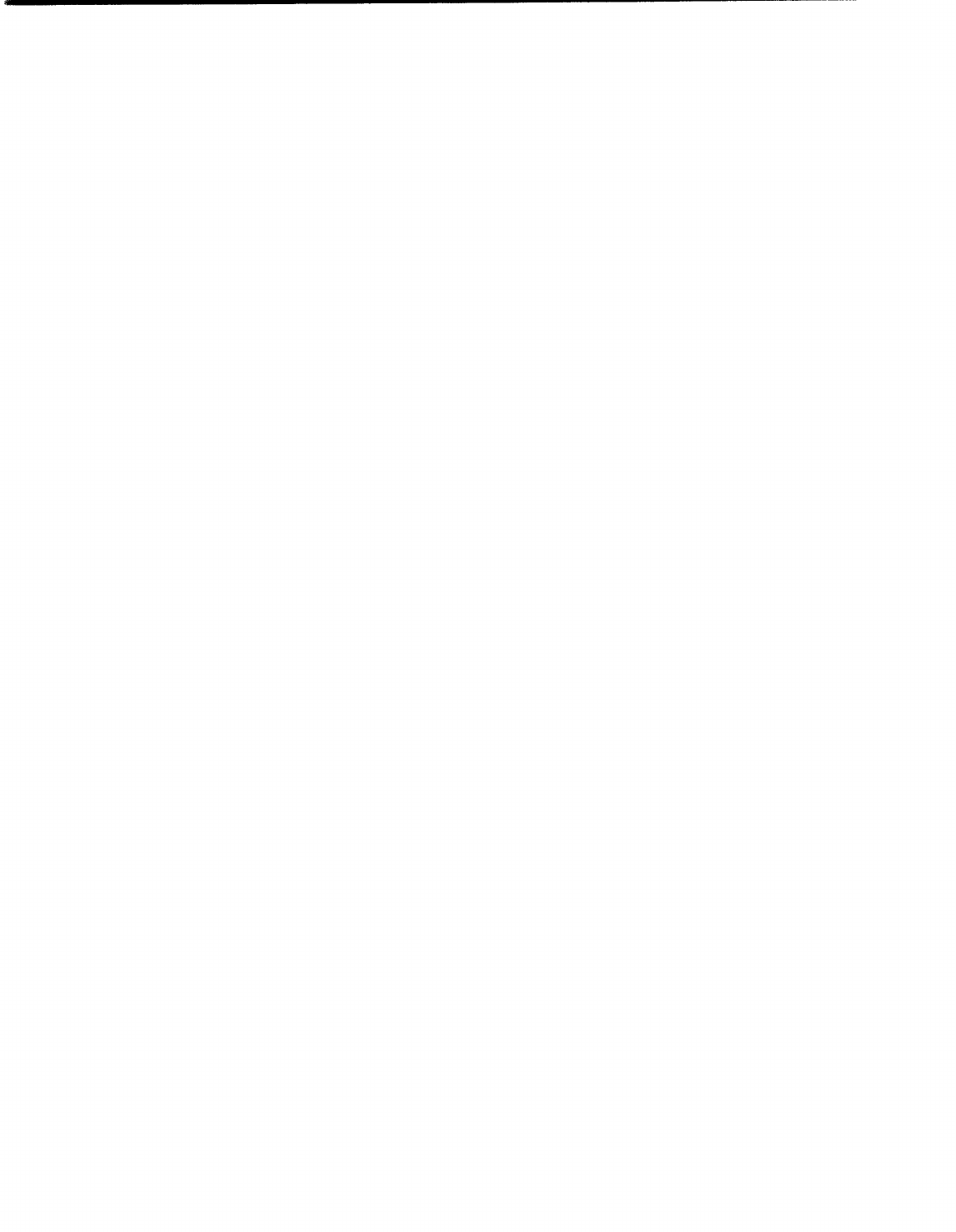

 $Commonback 1 th$ of Massachusetts

### Form CPF M 102: Campaign Finance Report Office of Campaign and Political Finance

Tile with: Director<br>
Office of Campaign and Political Pinance<br>
One Ashburton Place Rm. 411<br>
Boston, MA 02108<br>
(617) 979-8300

 $12|31/2021 \rho l^{\circ}$ 

Reporting Period: Beginning: 10/16/2021 Ending: 1/31/202

Type of Report: 2022 Year-end Report

**Hassinger, Jesse** 

Full Name of Candidate

Municipal, Local Filer Office Sought/ District

184 Main Street, #4 Northampton, MA 01060 Residential Address

**Hassinger Committee** 

CPF ID# 17878

Committee Name

Aimee Francaes Name of Committee Treasurer

184 Main Street, #4 Northampton, MA 01060

Committee Address



#### Affidavit of Committee Treasurer

I certify that I have examined this report, including attached schedules and it is, to the best of my knowledge and belief, a true and complete statement of all campaign finance activity including all contributions, loans, receipts, expenditures, disbursements, inkind contributions and liabilities for this reporting period and represents the campaign finance activity of all persons exting under the authority or on behalf of this committee in accordance with the requirements of M.G.L. c. 55.

he ponalties of perjury: Signed under مرز بہا Treasure ÷шк

01/31/2022

Affidavit of Candidate (check 1 box only) :

Candidate with Committee and no activity independent of the committee

 $\bigstar$ ]I certify that I have examined this report, and attached schedules and it is, to the best of my knowledge and belief, a true and complete statement of all campaign finance activity, of all persons acting under the authority or on behalf of this committee in accordance with the requirements of M.G.L. c. 55. I have not received any contributions, incurred any liabilities nor made any expenditures on my behalf during this reporting period.

Candidate without Committee OR candidate with independent activity filing separate report.

[I certify that I have examined this report and attached schedules and it is, to the best of my knowledge and belief, a true and complete statement of all campaign finance activity including contributions, loans, receipts, expenditures, disbursements, disbursements.

inkind contributions and liabilities for this reporting period and represents the campaign finance activity

of all persons acting under the authority or on behalf of this committee in accordance with the requirements of M.G.L. c. 55.

Signed under the penalties of perjury:  $1/31/22$ Candidate's signature (in ink)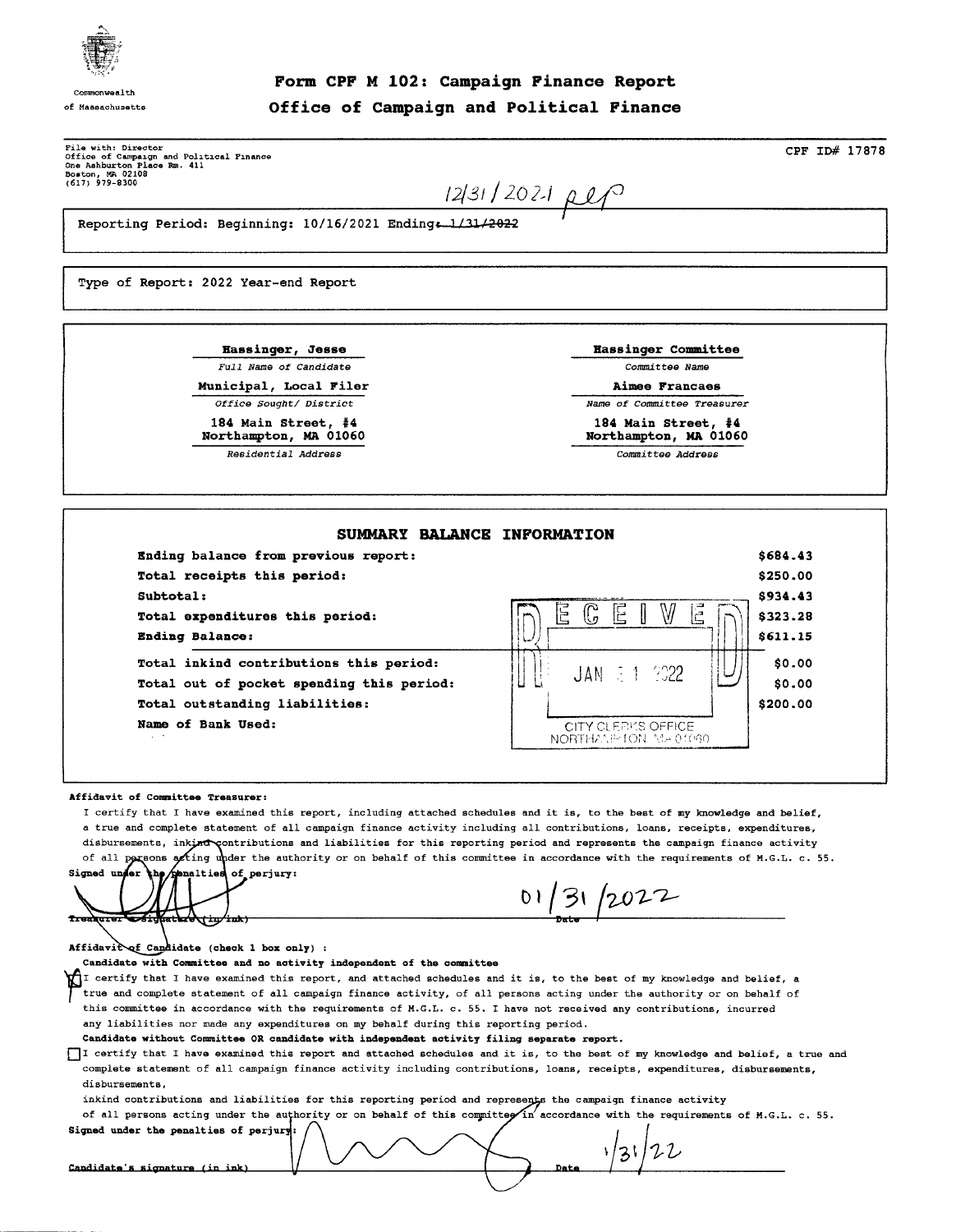## Schedule A: Receipts

M.G.L. c. 55 requires that the name and residential address be reported, in alphabetical order, for all receipt<br>over \$50 in a calendar year. Committees must keep detailed accounts and records of all receipts, but need only

|  | Date Name and Residential Address |                                   |          | <b>Amount Occupation and Employer</b> |
|--|-----------------------------------|-----------------------------------|----------|---------------------------------------|
|  | $10/29/2021$ Bookbinder, Amy      |                                   |          | \$25.00 Not Employed                  |
|  | 88 Grove Ave                      |                                   |          | Not Employed                          |
|  | Leeds, MA 01053                   |                                   |          |                                       |
|  | 10/28/2021 Fishel, Shanna         |                                   |          | \$50.00 social worker                 |
|  | 236 Chesterfield Rd               |                                   |          | <b>CHD</b>                            |
|  | Leeds, MA 01053                   |                                   |          |                                       |
|  | 10/17/2021 Miller, Alek           |                                   |          | \$50.00 Planner                       |
|  | 2804 Cypress Point Dr             |                                   |          | City of McKinney                      |
|  | McKinney, TX 75072                |                                   |          |                                       |
|  | 10/21/2021 Molle, Blanche         |                                   |          | \$25.00 Consultant                    |
|  | 38 Plumas Circle                  |                                   |          | Self                                  |
|  | Novato, CA 94947                  |                                   |          |                                       |
|  | 10/21/2021 Usman, Ali             |                                   |          | \$100.00 Consultant                   |
|  | 109 High Street                   |                                   |          | Self                                  |
|  | Florence, MA 01062                |                                   |          |                                       |
|  |                                   | <b>Total Itemized Receipts:</b>   | \$250.00 |                                       |
|  |                                   | <b>Total Unitemized Receipts:</b> | \$0.00   |                                       |
|  |                                   | <b>Total Receipts:</b>            | \$250.00 |                                       |
|  |                                   |                                   |          |                                       |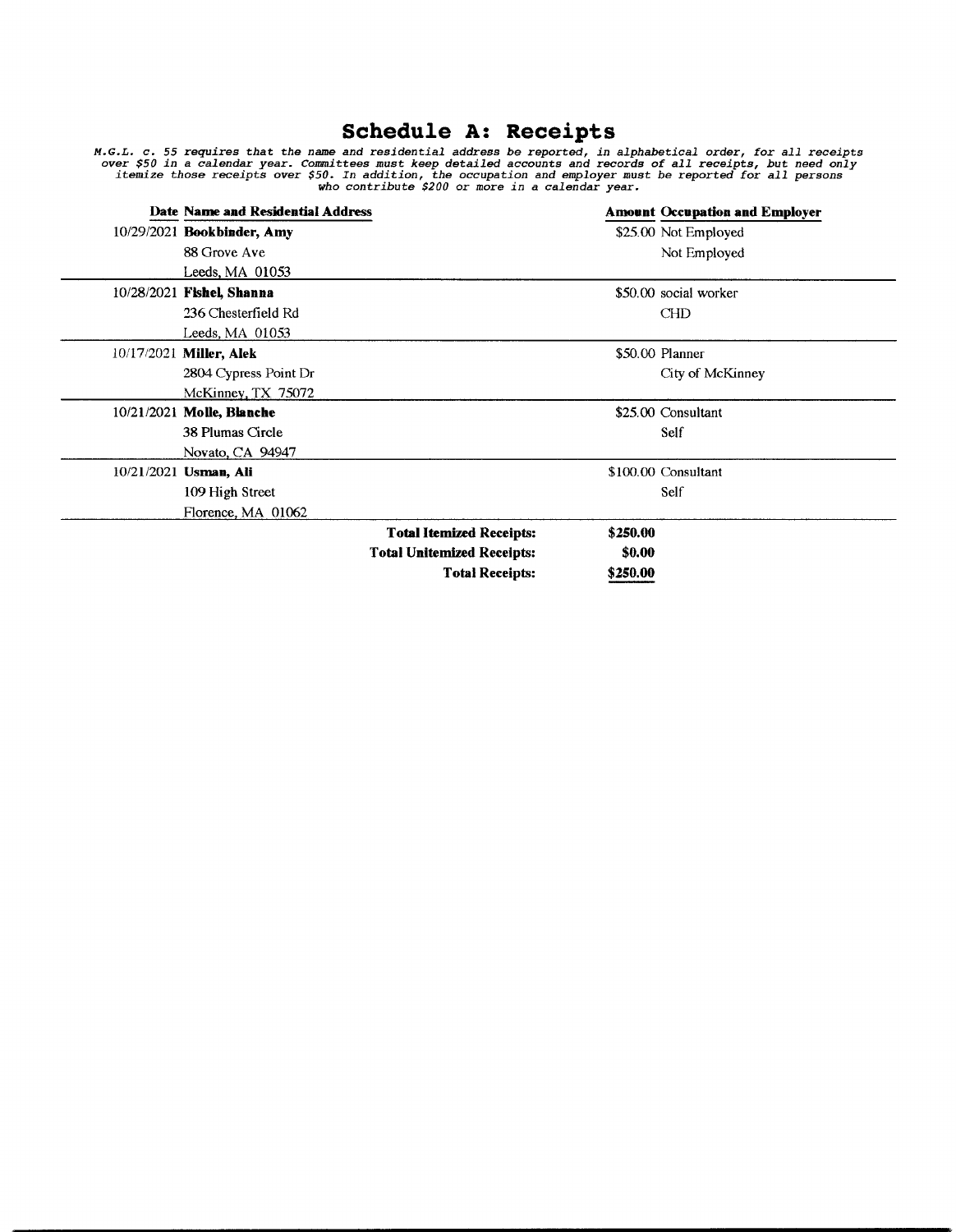## Schedule B: Expenditures

M.G.L. c. 55 requires committees to list, in alphabetical order, all expenditures over \$50 in a reporting period<br>Committees must keep detailed accounts and records of all expenditures, but need only itemize those over \$50.

| Date Name and Address                      | <b>Amount Purpose</b>  |
|--------------------------------------------|------------------------|
| 12/21/2021 Burikes / Ariel Shapiro         | \$200.00 Band At Event |
| 28 Summer St                               |                        |
| Northampton, MA 01060                      |                        |
| 10/29/2021 Collective Copies               | $$23.28$ Printing      |
| 93 Main St                                 |                        |
| Florence, MA 01062                         |                        |
| 10/30/2021 Saint Macaluso (matthew Wilson) | \$100.00 Assistance    |
| 23 Essex St. 5r                            |                        |
| Holyoke, MA 01040                          |                        |
| <b>Total Itemized Expenditures:</b>        | \$323.28               |
| <b>Total Unitemized Expenditures:</b>      | \$0.00                 |
| <b>Total Expenditures:</b>                 | \$323.28               |